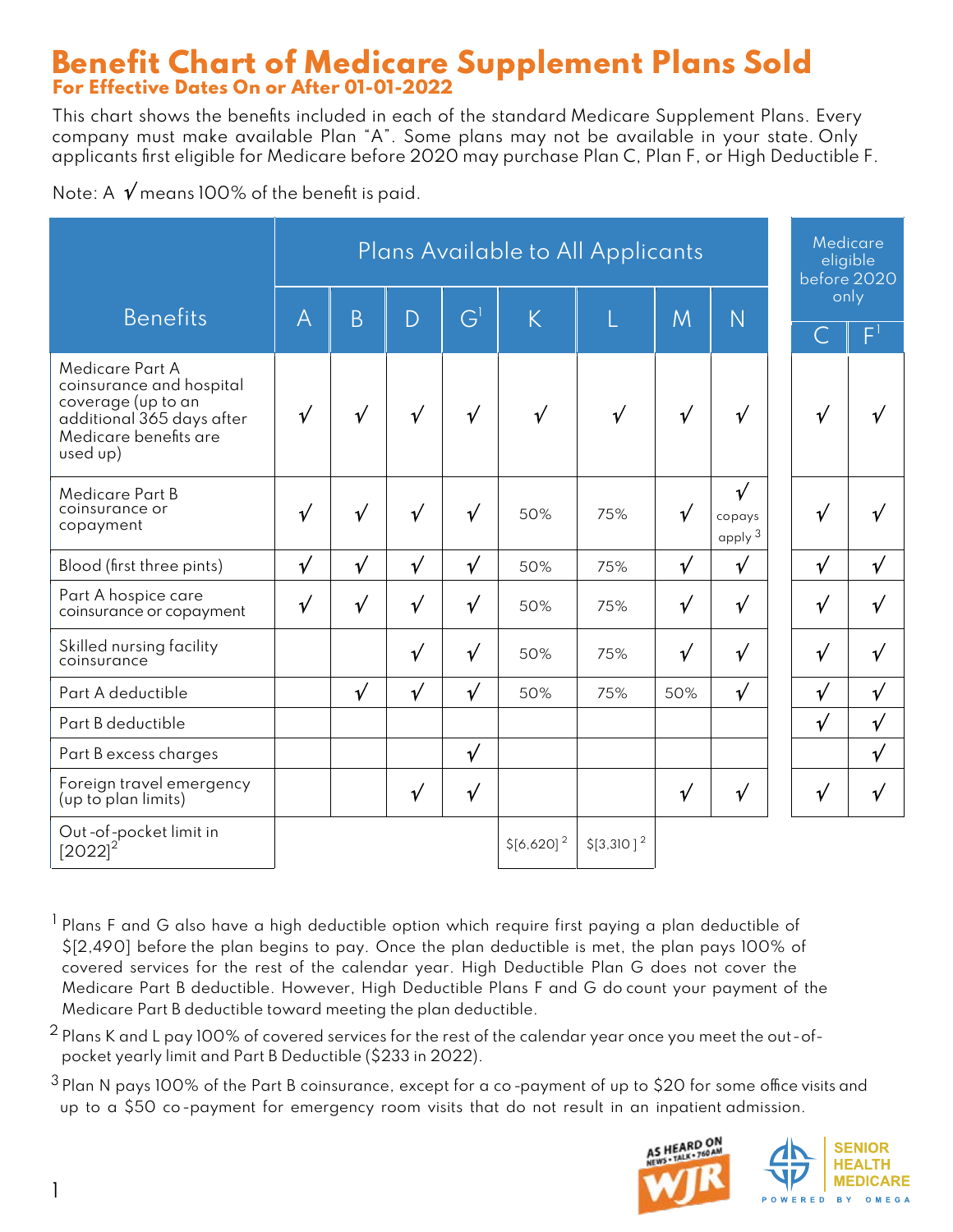## Your Medicare coverage choices at a glance

There are 2 main ways to get your Medicare coverage - Original Medicare or a Medicare Advantage Plan. Use these steps to help you decide.